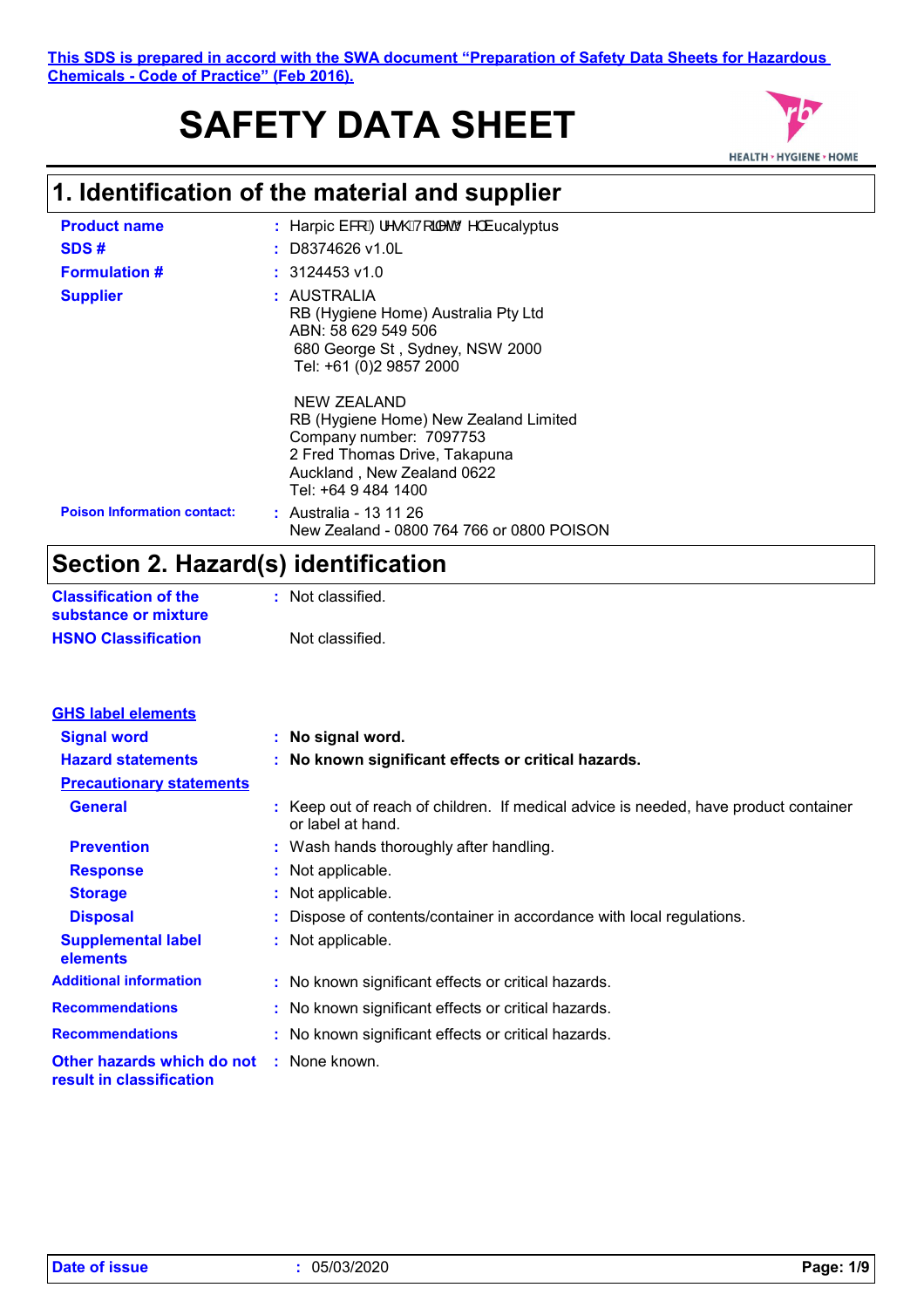### **Section 3. Composition and ingredient information**

**Substance/mixture :**

Mixture

| <b>Ingredient name</b> | $\%$ (w/w) | <b>CAS number</b> |
|------------------------|------------|-------------------|
| Citric acid            | ו≥ ≥       | 77-92-9           |

 **Other Non-hazardous ingredients to 100%**

**Occupational exposure limits, if available, are listed in Section 8.**

#### **Section 4. First aid measures**

#### Wash out mouth with water. Remove victim to fresh air and keep at rest in a position comfortable for breathing. If material has been swallowed and the exposed person is conscious, give small quantities of water to drink. Do not induce vomiting unless directed to do so by medical personnel. Get medical attention if symptoms occur. **:** Immediately flush eyes with plenty of water, occasionally lifting the upper and lower eyelids. Check for and remove any contact lenses. Get medical attention if irritation occurs. Flush contaminated skin with plenty of water. Remove contaminated clothing and **:** shoes. Get medical attention if symptoms occur. Remove victim to fresh air and keep at rest in a position comfortable for breathing. **:** Get medical attention if symptoms occur. **Eye contact Skin contact Inhalation Ingestion : Description of necessary first aid measures**

#### **Most important symptoms/effects, acute and delayed**

| <b>Potential acute health effects</b> |                                                                                                                                |
|---------------------------------------|--------------------------------------------------------------------------------------------------------------------------------|
| Eye contact                           | : No known significant effects or critical hazards.                                                                            |
| <b>Inhalation</b>                     | : No known significant effects or critical hazards.                                                                            |
| <b>Skin contact</b>                   | : No known significant effects or critical hazards.                                                                            |
| <b>Ingestion</b>                      | : No known significant effects or critical hazards.                                                                            |
| <b>Over-exposure signs/symptoms</b>   |                                                                                                                                |
| Eye contact                           | : No specific data.                                                                                                            |
| <b>Inhalation</b>                     | : No specific data.                                                                                                            |
| <b>Skin contact</b>                   | : No specific data.                                                                                                            |
| <b>Ingestion</b>                      | $:$ No specific data.                                                                                                          |
|                                       | Indication of immediate medical attention and special treatment needed, if necessary                                           |
| <b>Notes to physician</b>             | : Treat symptomatically. Contact poison treatment specialist immediately if large<br>quantities have been ingested or inhaled. |
| <b>Specific treatments</b>            | : No specific treatment.                                                                                                       |
| <b>Protection of first-aiders</b>     | : No action shall be taken involving any personal risk or without suitable training.                                           |

#### **See toxicological information (Section 11)**

## **Section 5. Fire-fighting measures**

| <b>Extinguishing media</b>                           |                                                                 |           |
|------------------------------------------------------|-----------------------------------------------------------------|-----------|
| <b>Suitable extinguishing</b><br>media               | : Use an extinguishing agent suitable for the surrounding fire. |           |
| <b>Unsuitable extinguishing</b><br>media             | None known.                                                     |           |
| <b>Specific hazards arising</b><br>from the chemical | No specific fire or explosion hazard.                           |           |
| Date of issue                                        | 05/03/2020                                                      | Page: 2/9 |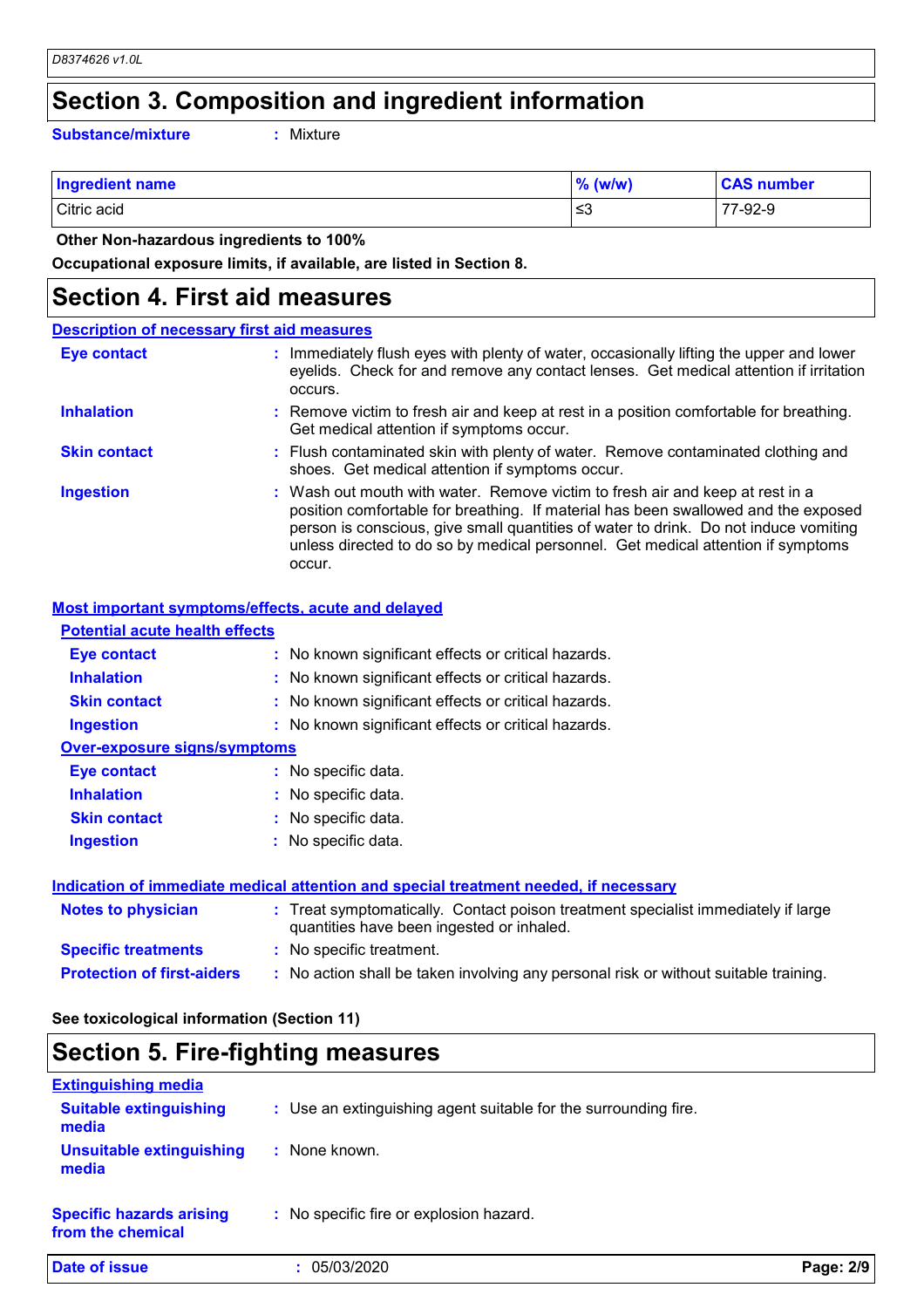## **Section 5. Fire-fighting measures**

| <b>Hazardous thermal</b><br>decomposition products     | : Decomposition products may include the following materials:<br>carbon dioxide<br>carbon monoxide                                                                                                  |
|--------------------------------------------------------|-----------------------------------------------------------------------------------------------------------------------------------------------------------------------------------------------------|
| <b>Special protective actions</b><br>for fire-fighters | : Promptly isolate the scene by removing all persons from the vicinity of the incident if<br>there is a fire. No action shall be taken involving any personal risk or without<br>suitable training. |
| <b>Special protective actions</b><br>for fire-fighters | : Fire-fighters should wear appropriate protective equipment and self-contained<br>breathing apparatus (SCBA) with a full face-piece operated in positive pressure<br>mode.                         |

## **Section 6. Accidental release measures**

|                                                       | <b>Personal precautions, protective equipment and emergency procedures</b>                                                                                                                                                                                                                                                                                                                                                                                                                                                                                                                  |
|-------------------------------------------------------|---------------------------------------------------------------------------------------------------------------------------------------------------------------------------------------------------------------------------------------------------------------------------------------------------------------------------------------------------------------------------------------------------------------------------------------------------------------------------------------------------------------------------------------------------------------------------------------------|
| For non-emergency<br>personnel                        | : No action shall be taken involving any personal risk or without suitable training.<br>Evacuate surrounding areas. Keep unnecessary and unprotected personnel from<br>entering. Do not touch or walk through spilled material. Put on appropriate<br>personal protective equipment.                                                                                                                                                                                                                                                                                                        |
|                                                       | <b>For emergency responders</b> : If specialized clothing is required to deal with the spillage, take note of any<br>information in Section 8 on suitable and unsuitable materials. See also the<br>information in "For non-emergency personnel".                                                                                                                                                                                                                                                                                                                                           |
| <b>Environmental precautions</b>                      | : Avoid dispersal of spilled material and runoff and contact with soil, waterways,<br>drains and sewers. Inform the relevant authorities if the product has caused<br>environmental pollution (sewers, waterways, soil or air).                                                                                                                                                                                                                                                                                                                                                             |
| Methods and materials for containment and cleaning up |                                                                                                                                                                                                                                                                                                                                                                                                                                                                                                                                                                                             |
| <b>Small spill</b>                                    | : Stop leak if without risk. Move containers from spill area. Dilute with water and mop<br>up if water-soluble. Alternatively, or if water-insoluble, absorb with an inert dry<br>material and place in an appropriate waste disposal container. Dispose of via a<br>licensed waste disposal contractor.                                                                                                                                                                                                                                                                                    |
| <b>Large spill</b>                                    | : Stop leak if without risk. Move containers from spill area. Prevent entry into sewers,<br>water courses, basements or confined areas. Wash spillages into an effluent<br>treatment plant or proceed as follows. Contain and collect spillage with non-<br>combustible, absorbent material e.g. sand, earth, vermiculite or diatomaceous earth<br>and place in container for disposal according to local regulations (see Section 13).<br>Dispose of via a licensed waste disposal contractor. Note: see Section 1 for<br>emergency contact information and Section 13 for waste disposal. |

**See Section 1 for emergency contact information. See Section 8 for information on appropriate personal protective equipment.**

**See Section 13 for additional waste treatment information.**

## **Section 7. Handling and storage**

#### **Precautions for safe handling**

| <b>Protective measures</b>                       | : Put on appropriate personal protective equipment (see Section 8).                                                                                                                                                                                                                                                                                           |
|--------------------------------------------------|---------------------------------------------------------------------------------------------------------------------------------------------------------------------------------------------------------------------------------------------------------------------------------------------------------------------------------------------------------------|
| <b>Advice on general</b><br>occupational hygiene | : Eating, drinking and smoking should be prohibited in areas where this material is<br>handled, stored and processed. Workers should wash hands and face before<br>eating, drinking and smoking. Remove contaminated clothing and protective<br>equipment before entering eating areas. See also Section 8 for additional<br>information on hygiene measures. |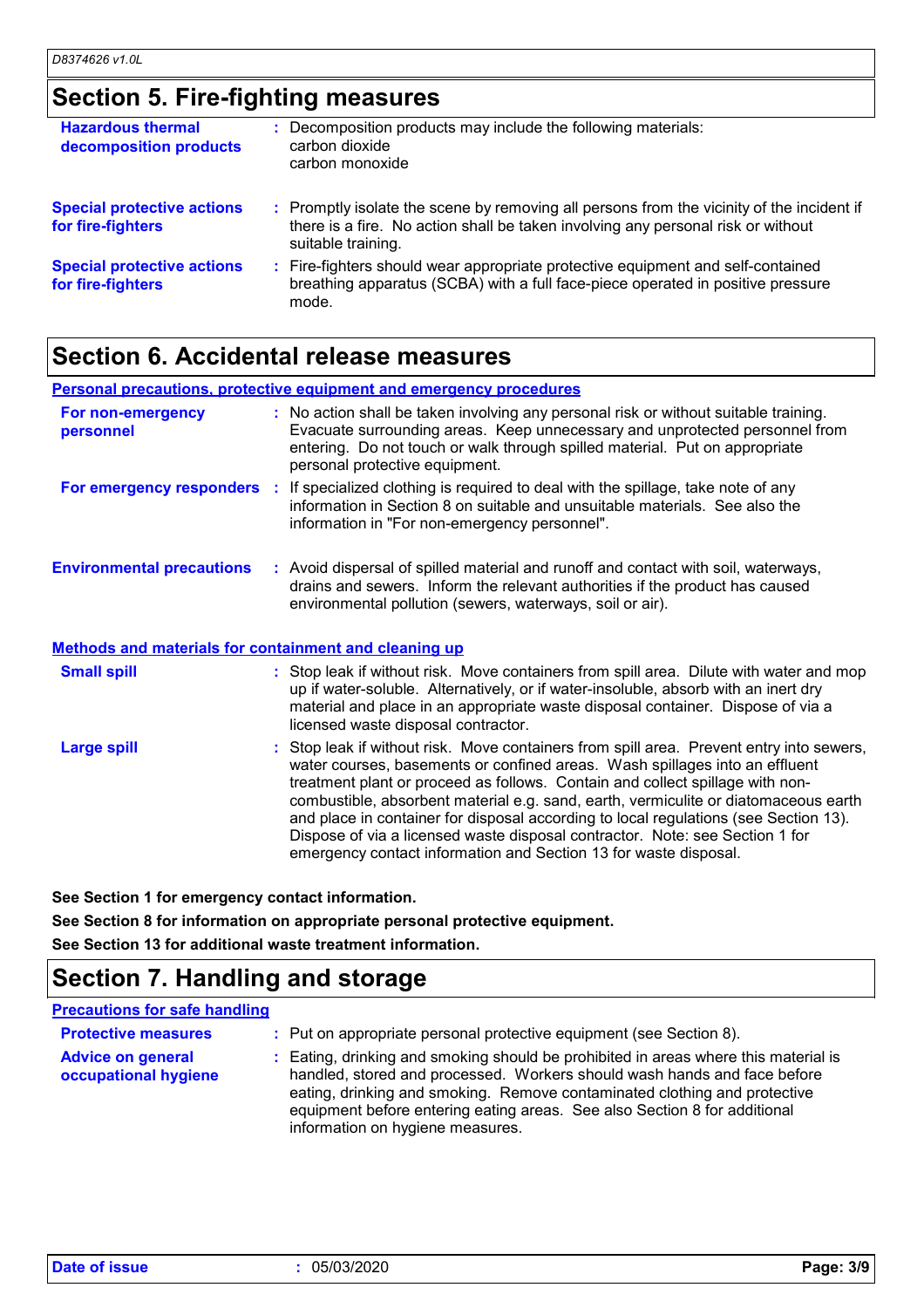## **Section 7. Handling and storage**

| including any<br><b>incompatibilities</b> |  | <b>Conditions for safe storage, :</b> Store in accordance with local regulations. Store in original container protected<br>from direct sunlight in a dry, cool and well-ventilated area, away from incompatible<br>materials (see Section 10) and food and drink. Keep container tightly closed and<br>sealed until ready for use. Containers that have been opened must be carefully<br>resealed and kept upright to prevent leakage. Do not store in unlabeled containers.<br>Use appropriate containment to avoid environmental contamination. See Section 10<br>for incompatible materials before handling or use. |
|-------------------------------------------|--|------------------------------------------------------------------------------------------------------------------------------------------------------------------------------------------------------------------------------------------------------------------------------------------------------------------------------------------------------------------------------------------------------------------------------------------------------------------------------------------------------------------------------------------------------------------------------------------------------------------------|
|-------------------------------------------|--|------------------------------------------------------------------------------------------------------------------------------------------------------------------------------------------------------------------------------------------------------------------------------------------------------------------------------------------------------------------------------------------------------------------------------------------------------------------------------------------------------------------------------------------------------------------------------------------------------------------------|

## **Section 8. Exposure controls and personal protection**

|--|

**Australia**

**Occupational exposure limits**

| <b>Ingredient name</b> | <b>Exposure limits</b>                                                                                                                                                                           |
|------------------------|--------------------------------------------------------------------------------------------------------------------------------------------------------------------------------------------------|
| l Citric acid          | DFG MAC-values list (Germany, 7/2017).<br>PEAK: 4 mg/m <sup>3</sup> , 4 times per shift, 15 minutes. Form:<br>l inhalable fraction<br>TWA: 2 mg/m <sup>3</sup> 8 hours. Form: inhalable fraction |
| <b>New Zealand</b>     |                                                                                                                                                                                                  |

| <b>Occupational exposure limits</b>               | : No exposure standard allocated.                                                                                                                                                                                                                                                                                               |  |  |
|---------------------------------------------------|---------------------------------------------------------------------------------------------------------------------------------------------------------------------------------------------------------------------------------------------------------------------------------------------------------------------------------|--|--|
| <b>Appropriate engineering</b><br><b>controls</b> | : Good general ventilation should be sufficient to control worker exposure to airborne<br>contaminants.                                                                                                                                                                                                                         |  |  |
| <b>Environmental exposure</b><br><b>controls</b>  | : Emissions from ventilation or work process equipment should be checked to ensure<br>they comply with the requirements of environmental protection legislation. In some<br>cases, fume scrubbers, filters or engineering modifications to the process<br>equipment will be necessary to reduce emissions to acceptable levels. |  |  |

| <b>Hygiene measures</b>       | : Wash hands, forearms and face thoroughly after handling chemical products, before<br>eating, smoking and using the lavatory and at the end of the working period.<br>Appropriate techniques should be used to remove potentially contaminated clothing.<br>Wash contaminated clothing before reusing. Ensure that eyewash stations and<br>safety showers are close to the workstation location. |
|-------------------------------|---------------------------------------------------------------------------------------------------------------------------------------------------------------------------------------------------------------------------------------------------------------------------------------------------------------------------------------------------------------------------------------------------|
| <b>Eye/face protection</b>    | : Safety eyewear complying with an approved standard should be used when a risk<br>assessment indicates this is necessary to avoid exposure to liquid splashes, mists,<br>gases or dusts. If contact is possible, the following protection should be worn,<br>unless the assessment indicates a higher degree of protection: safety glasses with<br>side-shields.                                 |
| <b>Skin protection</b>        |                                                                                                                                                                                                                                                                                                                                                                                                   |
| <b>Hand protection</b>        | : Chemical-resistant, impervious gloves complying with an approved standard should<br>be worn at all times when handling chemical products if a risk assessment indicates<br>this is necessary.                                                                                                                                                                                                   |
| <b>Body protection</b>        | : Personal protective equipment for the body should be selected based on the task<br>being performed and the risks involved and should be approved by a specialist<br>before handling this product.                                                                                                                                                                                               |
| <b>Other skin protection</b>  | : Appropriate footwear and any additional skin protection measures should be<br>selected based on the task being performed and the risks involved and should be<br>approved by a specialist before handling this product.                                                                                                                                                                         |
| <b>Respiratory protection</b> | Based on the hazard and potential for exposure, select a respirator that meets the<br>appropriate standard or certification. Respirators must be used according to a<br>respiratory protection program to ensure proper fitting, training, and other important<br>aspects of use.                                                                                                                 |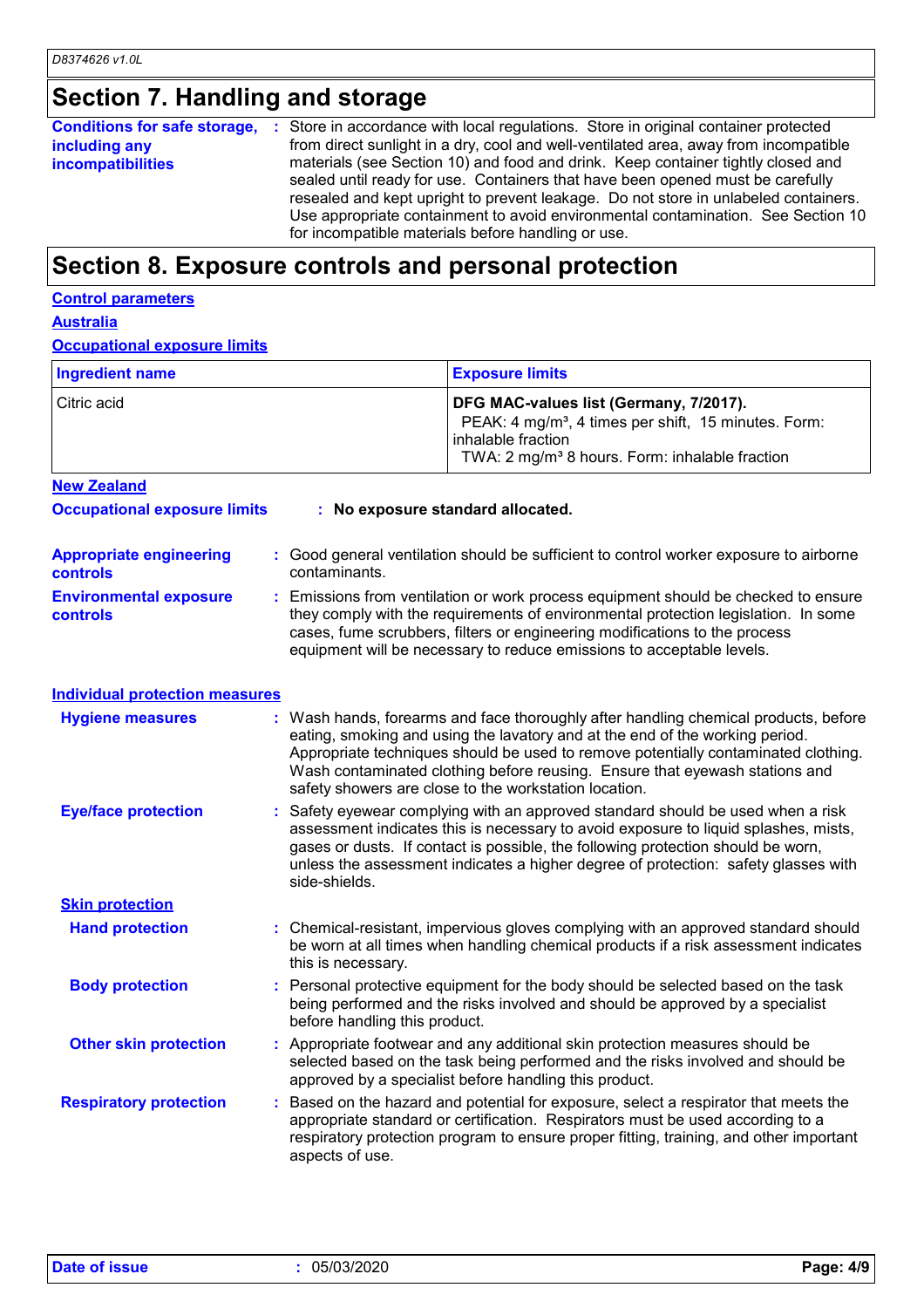## **Section 9. Physical and chemical properties**

| <b>Appearance</b>                                 |                                                       |
|---------------------------------------------------|-------------------------------------------------------|
| <b>Physical state</b>                             | : Liquid. [Viscous]                                   |
| <b>Color</b>                                      | Green.                                                |
| Odor                                              | : Eucalyptus                                          |
| <b>Odor threshold</b>                             | : Not available.                                      |
| рH                                                | : 2.9 to 3.6 [Conc. (% w/w): 100%]                    |
|                                                   |                                                       |
| <b>Melting point</b>                              | : Not available.                                      |
| <b>Boiling point</b>                              | : Not available.                                      |
| <b>Flash point</b>                                | : Closed cup: $>93.3^{\circ}$ C ( $>199.9^{\circ}$ F) |
| <b>Evaporation rate</b>                           | : Not available.                                      |
| <b>Flammability (solid, gas)</b>                  | : Not available.                                      |
| Lower and upper explosive<br>(flammable) limits   | : Not available.                                      |
| <b>Vapor pressure</b>                             | Not available.                                        |
| <b>Vapor density</b>                              | : Not available.                                      |
| <b>Relative density</b>                           | $: 1.009$ to 1.015                                    |
| <b>Solubility</b>                                 | : Not available.                                      |
| <b>Solubility in water</b>                        | : Not available.                                      |
| <b>Partition coefficient: n-</b><br>octanol/water | : Not available.                                      |
| <b>Auto-ignition temperature</b>                  | : Not available.                                      |
| <b>Decomposition temperature</b>                  | $:$ Not available.                                    |
| <b>Viscosity</b>                                  | : Not available.                                      |
| Flow time (ISO 2431)                              | : Not available.                                      |

## **Section 10. Stability and reactivity**

| <b>Reactivity</b>                            | : No specific test data related to reactivity available for this product or its ingredients.              |
|----------------------------------------------|-----------------------------------------------------------------------------------------------------------|
| <b>Chemical stability</b>                    | : The product is stable.                                                                                  |
| <b>Possibility of hazardous</b><br>reactions | : Under normal conditions of storage and use, hazardous reactions will not occur.                         |
| <b>Conditions to avoid</b>                   | : No specific data.                                                                                       |
| <b>Incompatible materials</b>                | : No specific data.                                                                                       |
| <b>Hazardous decomposition</b><br>products   | : Under normal conditions of storage and use, hazardous decomposition products<br>should not be produced. |

## **Section 11. Toxicological information**

### **Information on toxicological effects**

#### **Acute toxicity**

| <b>Product/ingredient name</b>     | <b>Result</b>                                                     | <b>Species</b> | <b>Dose</b> | <b>Exposure</b> |
|------------------------------------|-------------------------------------------------------------------|----------------|-------------|-----------------|
| Citric acid                        | LD50 Oral                                                         | Rat            | 11700 mg/kg |                 |
| <b>Conclusion/Summary</b>          | Based on available data, the classification criteria are not met. |                |             |                 |
| <u><b>Irritation/Corrosion</b></u> |                                                                   |                |             |                 |

| Date of issue | 05/03/2020 | Page: 5/9 |
|---------------|------------|-----------|
|---------------|------------|-----------|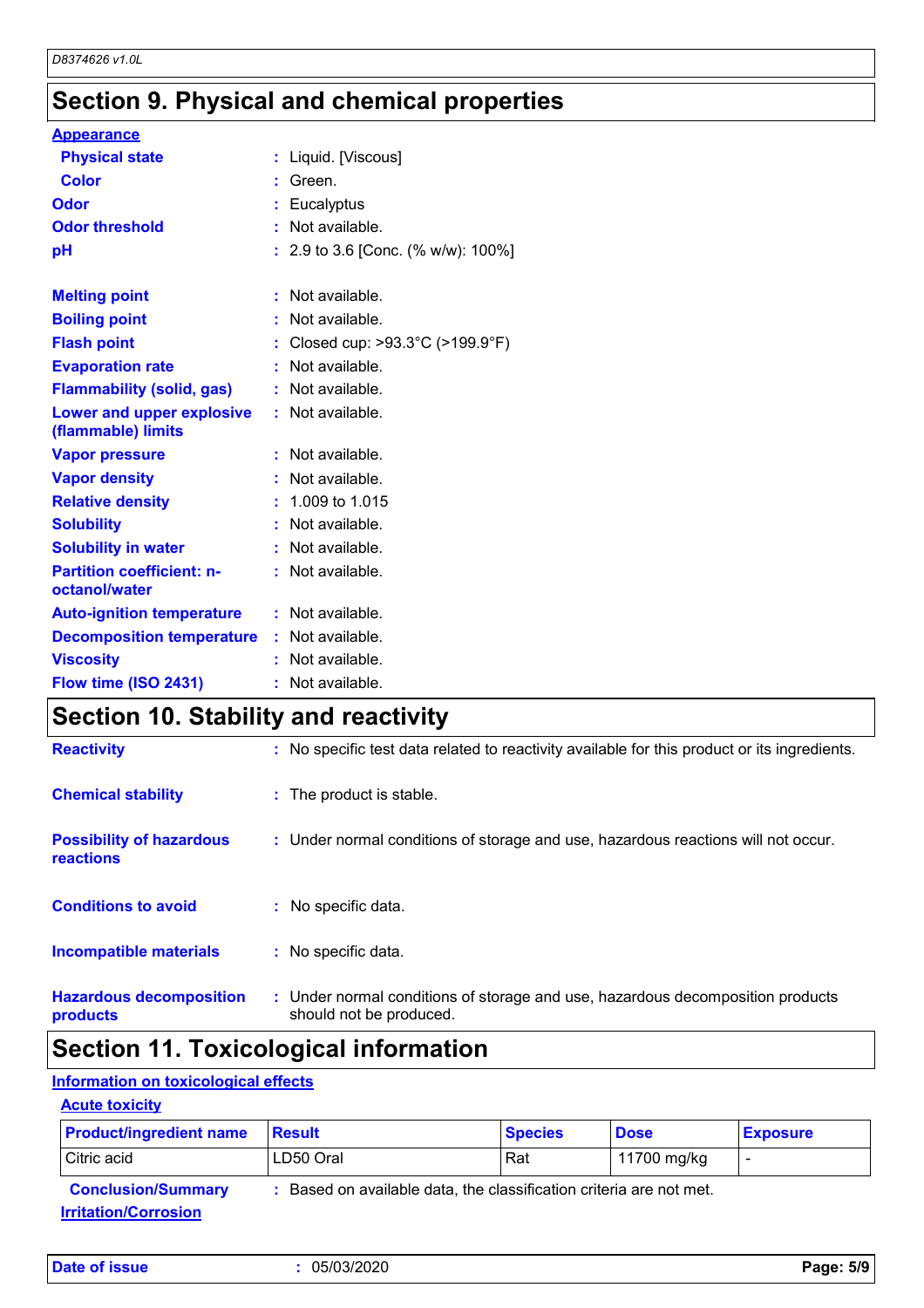## **Section 11. Toxicological information**

| <b>Product/ingredient name</b>                            | <b>Result</b>                                                                       | <b>Species</b> | <b>Score</b> | <b>Exposure</b>            | <b>Observation</b> |
|-----------------------------------------------------------|-------------------------------------------------------------------------------------|----------------|--------------|----------------------------|--------------------|
| Citric acid                                               | Eyes - Severe irritant                                                              | Rabbit         |              | 24 hours 750               |                    |
|                                                           | Skin - Mild irritant                                                                | Rabbit         |              | Micrograms<br>24 hours 500 |                    |
|                                                           |                                                                                     |                |              | milligrams                 |                    |
| <b>Conclusion/Summary</b>                                 |                                                                                     |                |              |                            |                    |
| <b>Skin</b>                                               | : Based on available data, the classification criteria are not met.                 |                |              |                            |                    |
| <b>Eyes</b>                                               | : Based on available data, the classification criteria are not met.                 |                |              |                            |                    |
| <b>Respiratory</b>                                        | : Based on available data, the classification criteria are not met.                 |                |              |                            |                    |
| <b>Sensitization</b>                                      |                                                                                     |                |              |                            |                    |
| Not available.                                            |                                                                                     |                |              |                            |                    |
| <b>Conclusion/Summary</b>                                 |                                                                                     |                |              |                            |                    |
| <b>Skin</b>                                               | : Based on available data, the classification criteria are not met.                 |                |              |                            |                    |
| <b>Respiratory</b>                                        | : Based on available data, the classification criteria are not met.                 |                |              |                            |                    |
| <b>Mutagenicity</b>                                       |                                                                                     |                |              |                            |                    |
| Not available.                                            |                                                                                     |                |              |                            |                    |
| <b>Conclusion/Summary</b>                                 | : Based on available data, the classification criteria are not met.                 |                |              |                            |                    |
| <b>Carcinogenicity</b>                                    |                                                                                     |                |              |                            |                    |
| Not available.                                            |                                                                                     |                |              |                            |                    |
|                                                           |                                                                                     |                |              |                            |                    |
| <b>Conclusion/Summary</b>                                 | : Based on available data, the classification criteria are not met.                 |                |              |                            |                    |
| <b>Reproductive toxicity</b>                              |                                                                                     |                |              |                            |                    |
| Not available.                                            |                                                                                     |                |              |                            |                    |
| <b>Conclusion/Summary</b>                                 | : Based on available data, the classification criteria are not met.                 |                |              |                            |                    |
| <b>Teratogenicity</b>                                     |                                                                                     |                |              |                            |                    |
| Not available.                                            |                                                                                     |                |              |                            |                    |
| <b>Conclusion/Summary</b>                                 | : Based on available data, the classification criteria are not met.                 |                |              |                            |                    |
| <b>Specific target organ toxicity (single exposure)</b>   |                                                                                     |                |              |                            |                    |
| Not available.                                            |                                                                                     |                |              |                            |                    |
| <b>Specific target organ toxicity (repeated exposure)</b> |                                                                                     |                |              |                            |                    |
| Not available.                                            |                                                                                     |                |              |                            |                    |
| <b>Aspiration hazard</b>                                  |                                                                                     |                |              |                            |                    |
| Not available.                                            |                                                                                     |                |              |                            |                    |
|                                                           |                                                                                     |                |              |                            |                    |
| <b>Information on the likely</b>                          | : Not available.                                                                    |                |              |                            |                    |
| routes of exposure                                        |                                                                                     |                |              |                            |                    |
| <b>Potential acute health effects</b>                     |                                                                                     |                |              |                            |                    |
| <b>Eye contact</b>                                        | : No known significant effects or critical hazards.                                 |                |              |                            |                    |
| <b>Inhalation</b>                                         | : No known significant effects or critical hazards.                                 |                |              |                            |                    |
| <b>Skin contact</b>                                       | : No known significant effects or critical hazards.                                 |                |              |                            |                    |
| <b>Ingestion</b>                                          | : No known significant effects or critical hazards.                                 |                |              |                            |                    |
|                                                           |                                                                                     |                |              |                            |                    |
|                                                           | <b>Symptoms related to the physical, chemical and toxicological characteristics</b> |                |              |                            |                    |
| <b>Eye contact</b><br><b>Inhalation</b>                   | : No specific data.                                                                 |                |              |                            |                    |
|                                                           | : No specific data.                                                                 |                |              |                            |                    |
| <b>Skin contact</b>                                       | : No specific data.                                                                 |                |              |                            |                    |
| <b>Ingestion</b>                                          | No specific data.                                                                   |                |              |                            |                    |
| <b>Date of issue</b>                                      | : 05/03/2020                                                                        |                |              |                            | Page: 6/9          |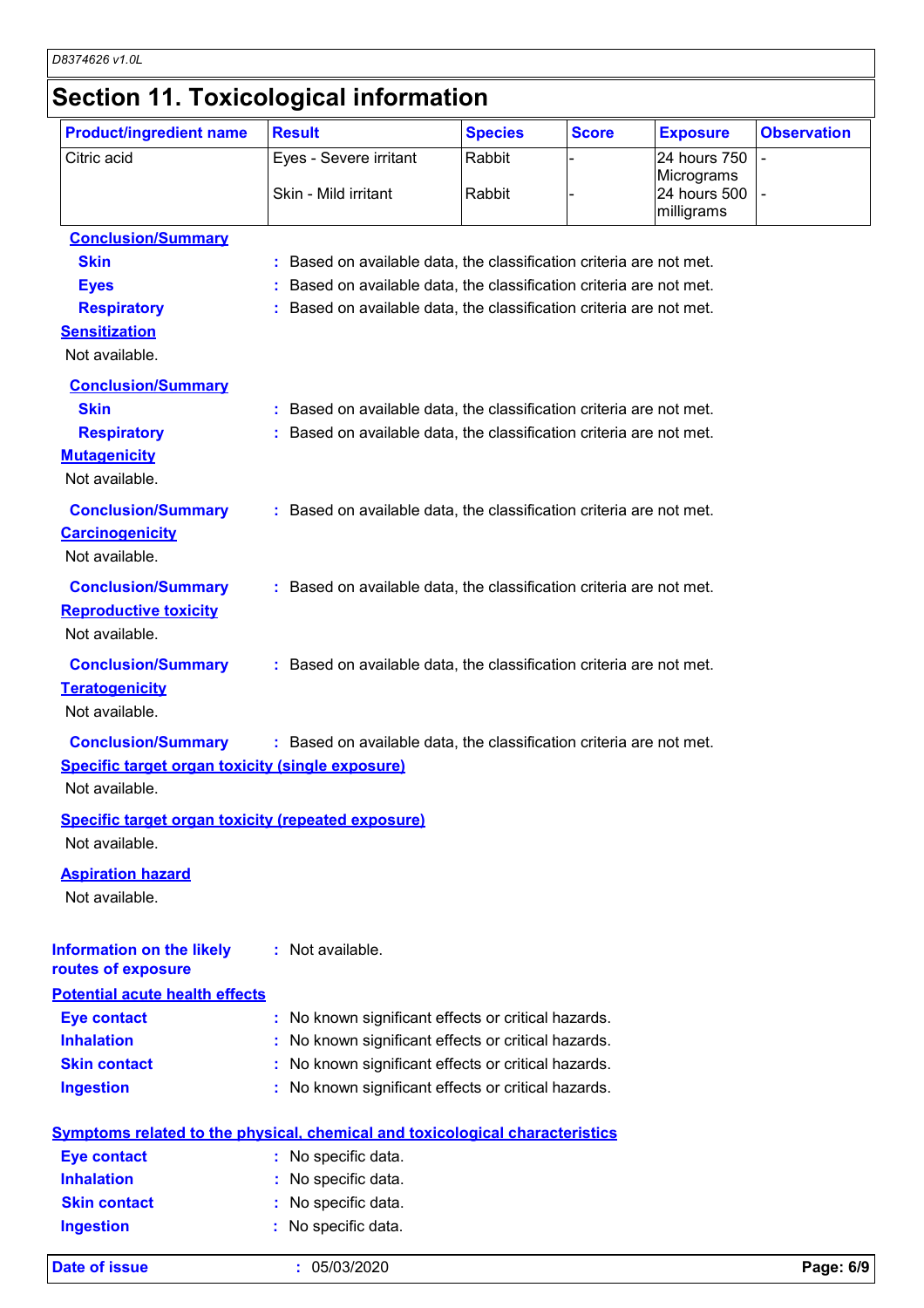## **Section 11. Toxicological information**

#### **Delayed and immediate effects and also chronic effects from short and long term exposure**

| <b>Short term exposure</b>                        |                                                                     |
|---------------------------------------------------|---------------------------------------------------------------------|
| <b>Potential immediate</b><br>effects             | $:$ Not available.                                                  |
| <b>Potential delayed effects : Not available.</b> |                                                                     |
| <b>Long term exposure</b>                         |                                                                     |
| <b>Potential immediate</b><br><b>effects</b>      | $:$ Not available.                                                  |
| <b>Potential delayed effects : Not available.</b> |                                                                     |
| <b>Potential chronic health effects</b>           |                                                                     |
| Not available.                                    |                                                                     |
| <b>Conclusion/Summary</b>                         | : Based on available data, the classification criteria are not met. |
| <b>General</b>                                    | : No known significant effects or critical hazards.                 |
| <b>Carcinogenicity</b>                            | : No known significant effects or critical hazards.                 |
| <b>Mutagenicity</b>                               | : No known significant effects or critical hazards.                 |
| <b>Teratogenicity</b>                             | : No known significant effects or critical hazards.                 |
| <b>Developmental effects</b>                      | : No known significant effects or critical hazards.                 |
| <b>Fertility effects</b>                          | : No known significant effects or critical hazards.                 |

#### **Numerical measures of toxicity**

**Acute toxicity estimates**

Not available.

## **Section 12. Ecological information**

#### **Toxicity**

| <b>Product/ingredient name</b> | <b>Result</b>                       | <b>Species</b>                                      | <b>Exposure</b> |
|--------------------------------|-------------------------------------|-----------------------------------------------------|-----------------|
| Citric acid                    | Acute LC50 160000 µg/l Marine water | Crustaceans - Carcinus maenas   48 hours<br>- Adult |                 |

**Conclusion/Summary :** Based on available data, the classification criteria are not met.

#### **Persistence and degradability**

Not available.

#### **Bioaccumulative potential**

| <b>Product/ingredient name</b> | $\mathsf{LocP}_\mathsf{ow}$ | <b>BCF</b> | <b>Potential</b> |
|--------------------------------|-----------------------------|------------|------------------|
| Citric acid                    | - 0<br>1.C                  |            | low              |

#### **Mobility in soil**

| <b>Soil/water partition</b><br>coefficient (K <sub>oc</sub> ) | : Not available.                                    |
|---------------------------------------------------------------|-----------------------------------------------------|
| <b>Other adverse effects</b>                                  | : No known significant effects or critical hazards. |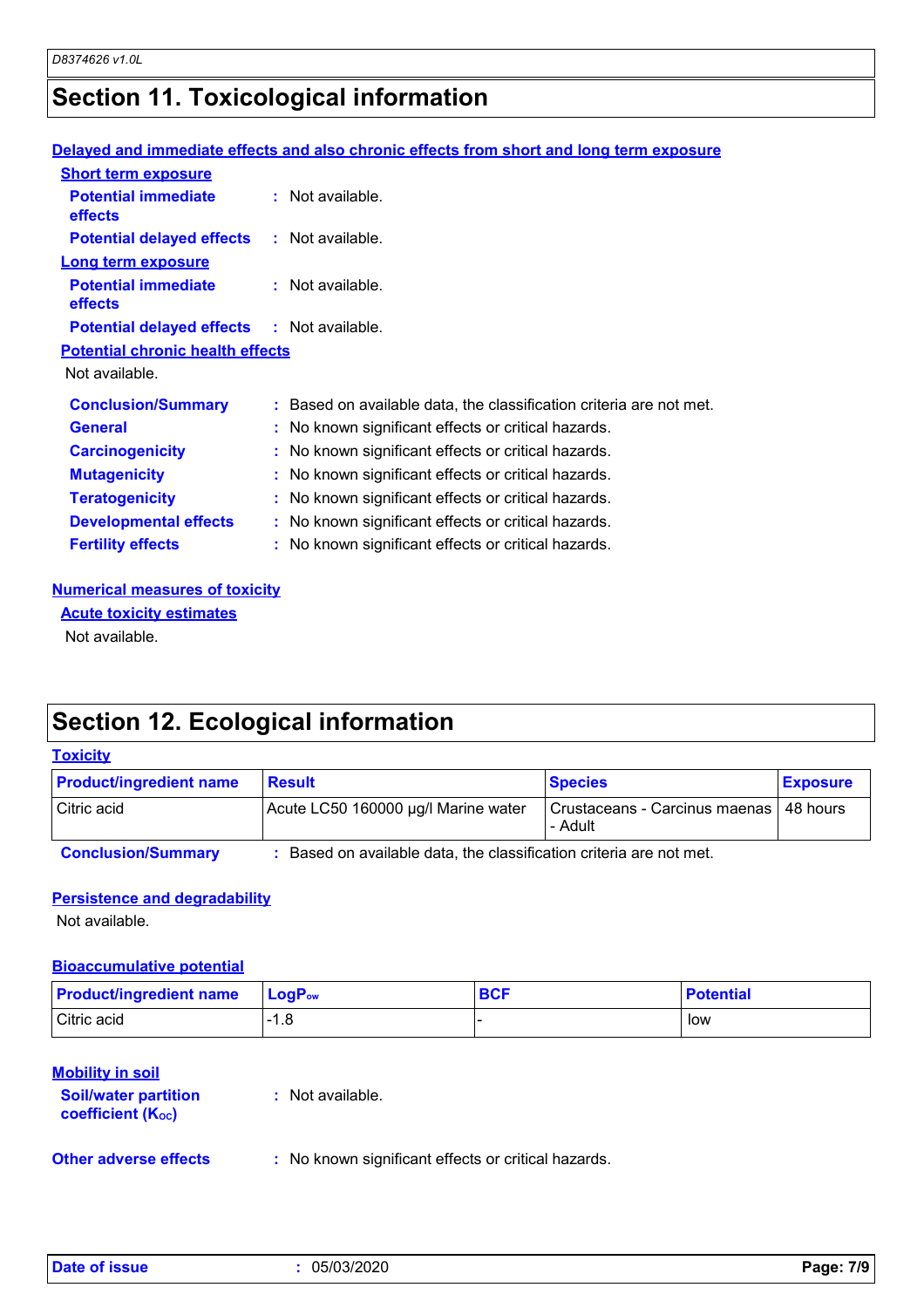### **Section 13. Disposal considerations**

#### The generation of waste should be avoided or minimized wherever possible. Disposal of this product, solutions and any by-products should at all times comply with the requirements of environmental protection and waste disposal legislation and any regional local authority requirements. Dispose of surplus and nonrecyclable products via a licensed waste disposal contractor. Waste should not be disposed of untreated to the sewer unless fully compliant with the requirements of all authorities with jurisdiction. Waste packaging should be recycled. Incineration or landfill should only be considered when recycling is not feasible. This material and its container must be disposed of in a safe way. Empty containers or liners may retain some product residues. Avoid dispersal of spilled material and runoff and contact with soil, waterways, drains and sewers. **Disposal methods :**

## **Section 14. Transport information**

|                                      | <b>ADG</b>               | <b>ADR/RID</b> | <b>IMDG</b>    | <b>IATA</b>    |
|--------------------------------------|--------------------------|----------------|----------------|----------------|
| <b>UN number</b>                     | Not regulated.           | Not regulated. | Not regulated. | Not regulated. |
| <b>UN proper</b><br>shipping name    |                          |                |                |                |
| <b>Transport hazard</b><br>class(es) | $\overline{\phantom{a}}$ |                |                |                |
| <b>Packing group</b>                 | $\overline{\phantom{a}}$ |                |                |                |
| <b>Environmental</b><br>hazards      | No.                      | No.            | No.            | No.            |

**Special precautions for user Transport within user's premises:** always transport in closed containers that are **:** upright and secure. Ensure that persons transporting the product know what to do in the event of an accident or spillage.

**Transport in bulk according to Annex II of MARPOL and the IBC Code :** Not available.

## **Section 15. Regulatory information**

**Standard Uniform Schedule of Medicine and Poisons**

Not Scheduled

**Model Work Health and Safety Regulations - Scheduled Substances**

No listed substance

| <b>Australia inventory (AICS)</b>                           |    | : All components are listed or exempted. |
|-------------------------------------------------------------|----|------------------------------------------|
| <b>New Zealand Inventory of</b><br><b>Chemicals (NZIoC)</b> |    | : All components are listed or exempted. |
| <b>HSNO Group Standard</b>                                  |    | : Not Applicable                         |
| <b>HSNO Approval Number</b>                                 | t. | Not Applicable                           |
| <b>Approved Handler</b><br><b>Requirement</b>               | t. | Not Applicable                           |
| <b>Tracking Requirement</b>                                 |    | : Not Applicable                         |